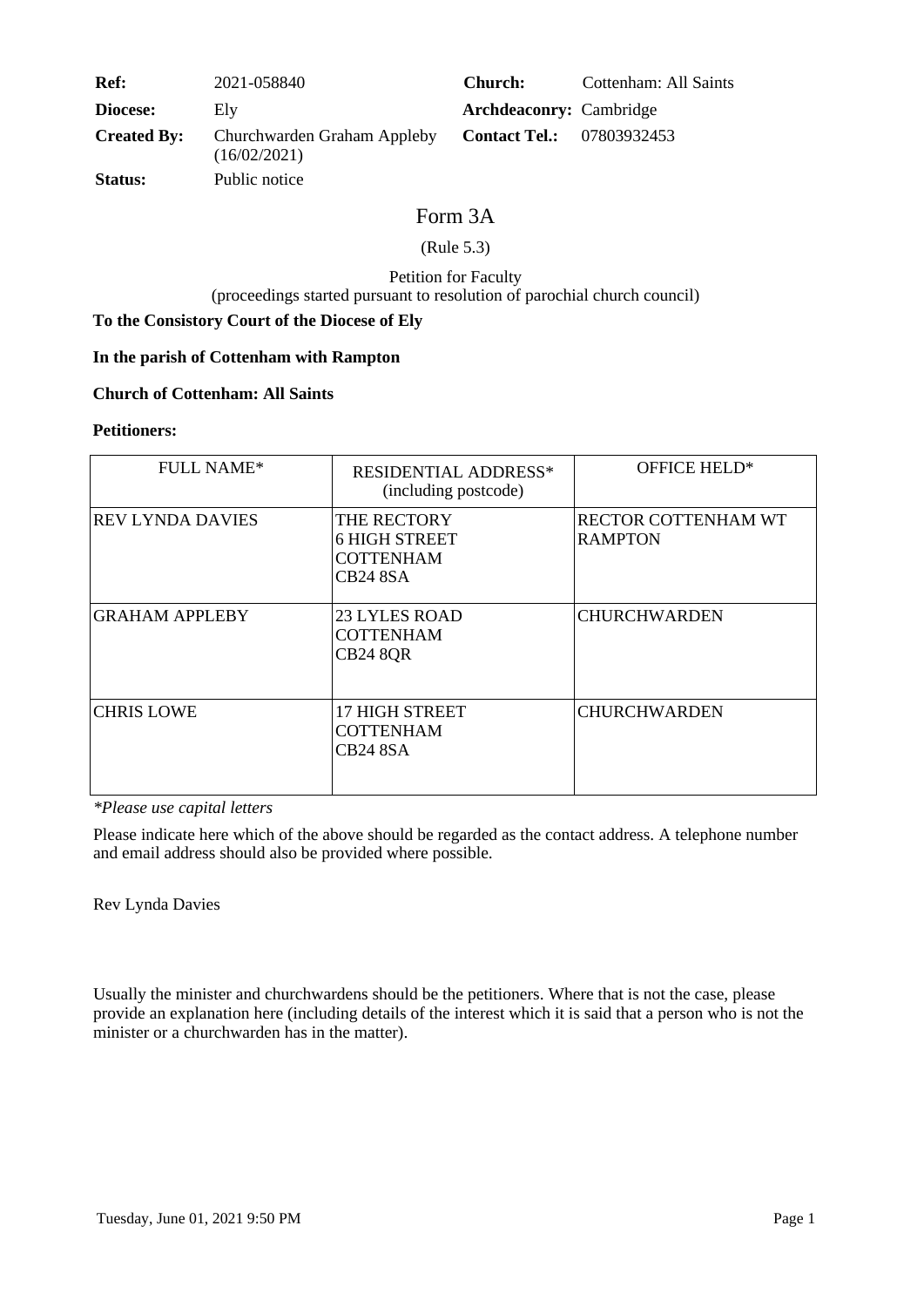#### **We petition the Court for a faculty to authorise the following-**

*Please describe the works or other proposals for which a faculty is sought in the way recommended by the Diocesan Advisory Committee in its Notification of Advice.*

### SCHEDULE OF WORKS OR PROPOSALS

The proposed works are to replace the current portable table-top screen and projector, with a fixed projector to be mounted above the column on the Nave side of an aisle, and a wide format screen behind the chancel arch. Further details of the proposal can be seen in the following documents:

Installation details Church drawings Proposal document Faculty update document Email correspondence with DAC Architect Member

*Copies of the Standard Information Form and any drawings, plans, specifications, photographs or other documents showing the proposals must be provided with this petition.*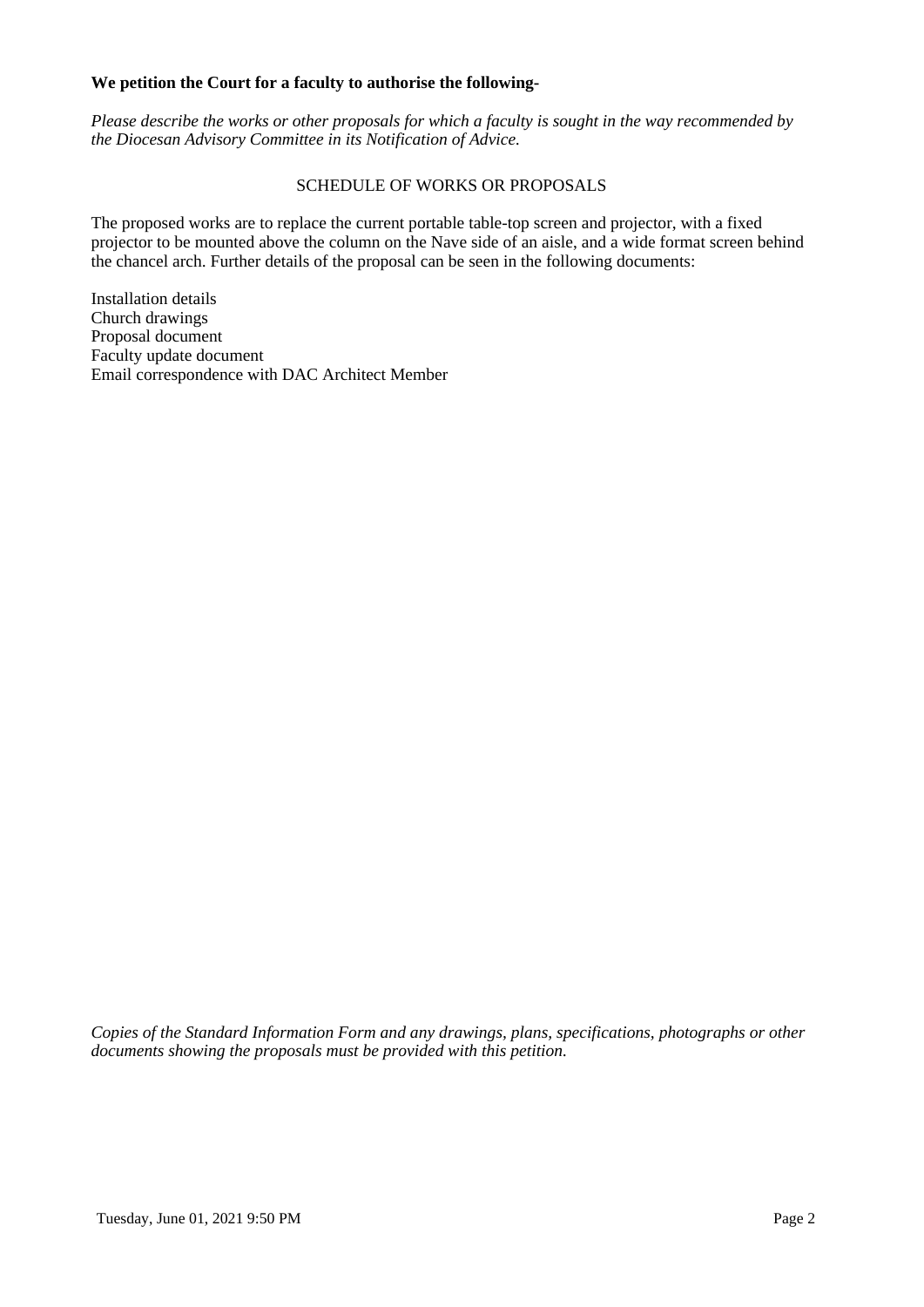### **A. PROFESSIONAL ADVICE**

*Please answer this section in every case*

1. Churches Measure 2018 been - Has the architect or surveyor appointed under section 45 of the Ecclesiastical Juristiction and Care of

a. engaged in connection with the proposals?  $Yes$   $\begin{array}{c|c}\n & Yes\n \end{array}$  No

b. asked for general advice in relation to these proposals?

- 2. If another architect or surveyor is being engaged
	- a. what is his or her name and address?

b. why is he or she being instructed in relation to the proposed works?

# **B. CHANGES TO THE INTERIOR AND/OR EXTERIOR OF THE CHURCH**

*Please answer this section if applicable. Otherwise proceed to section C*

3. a. If changes to the interior and/or exterior of the  $Y<sub>g</sub>$ church are proposed, has the PCC prepared a statement of significance and a statement of needs?

b. If the answer to a. is yes, please supply copies of the statements with this petition

c. If the answer to a. is no, what are the reasons for asking for permission for the proposals? The proposals involve fixing items (projector, screen) to the fabric of the church, and running signal and power cables. Permission to do this work is therefore mandatory.

*Please supply separate explanatory statement if more space is required*

### **C. FINANCIAL INFORMATION**

*Please answer this section in every case*

- 4. a. What is the estimated cost of the proposed works?  $\vert \text{\pounds}17000.00 \vert$ 
	- b. Who has estimated this cost? Quotes were received from two specialised companies. The PCC chose one, from which the above estimate is taken.

c. Are the proposals wholly to be paid for by someone other than the parochial church council or wholly from funds which have already been given to the PCC for the purpose of the proposals?





| No<br>ŝ |
|---------|
|         |

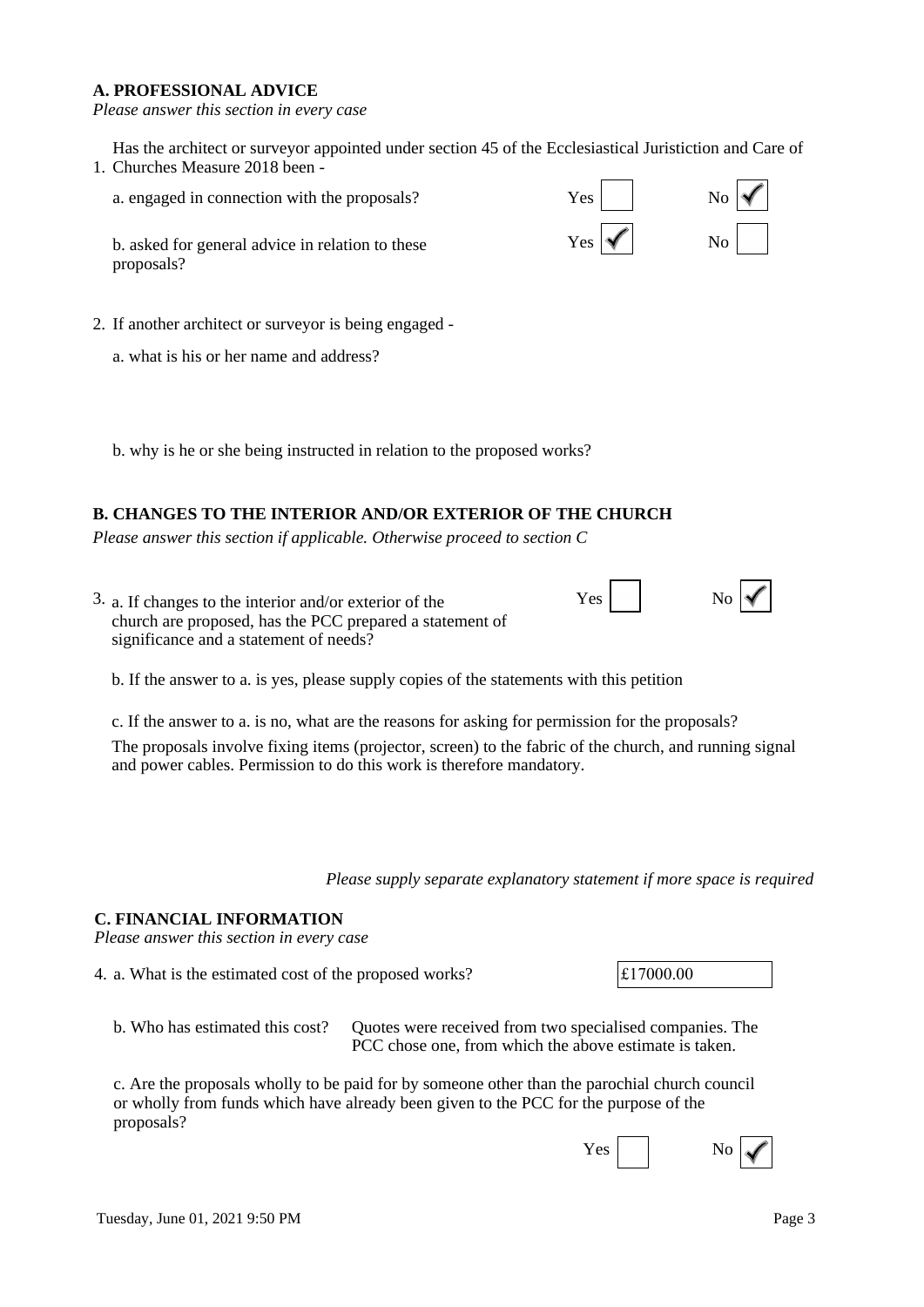d. If the answer to c. is no, how are the proposals to be paid for? (Please give figures in the boxes below)

From-

i. the PCC's current balance of funds that are available for the purpose  $\left| \text{\pounds}9000.00 \right|$ 

| ii. gifts/legacies          |                     | t        |
|-----------------------------|---------------------|----------|
| iii. grants or fund raising | - already available | £8000.00 |
|                             | - being sought      | t        |

If you are preparing a statement of needs or providing an explanatory statement under section 3.c., please include details of any fund raising strategy there.

#### **D. PERMISSIONS FROM OTHER BODIES**

*Please answer this section in every case*

| 5. a. Are any external works proposed?                                                                                                   | Yes | No             |
|------------------------------------------------------------------------------------------------------------------------------------------|-----|----------------|
| b. If yes, have you consulted the local planning<br>authority as to whether planning permission or<br>advertisement consent is required? | Yes | No             |
| c. Please include a copy of any reply from the local planning authority.                                                                 |     |                |
| 6. a. If required, has outline or full planning permission or<br>advertisement consent been granted?                                     | Yes | No             |
| b. Please include a copy of the planning permission or advertisement consent, if any, with this petition.                                |     |                |
| 7. a. If any of the proposals affect a scheduled ancient<br>monument, has scheduled monument consent been<br>obtained?                   | Yes | No             |
| b. If yes, please include a copy of the consent with this petition.                                                                      |     |                |
| E: ARCHAEOLOGICAL MATTERS                                                                                                                |     |                |
| Please answer this section for any work to or in the church or churchyard                                                                |     |                |
| 8. a. Have you been advised that the proposals may have<br>archaeological significance?                                                  | Yes | N <sub>0</sub> |
| b. If so, please include any advice received.                                                                                            |     |                |
| c. Is an archaeologist to be involved and to be given                                                                                    | Yes |                |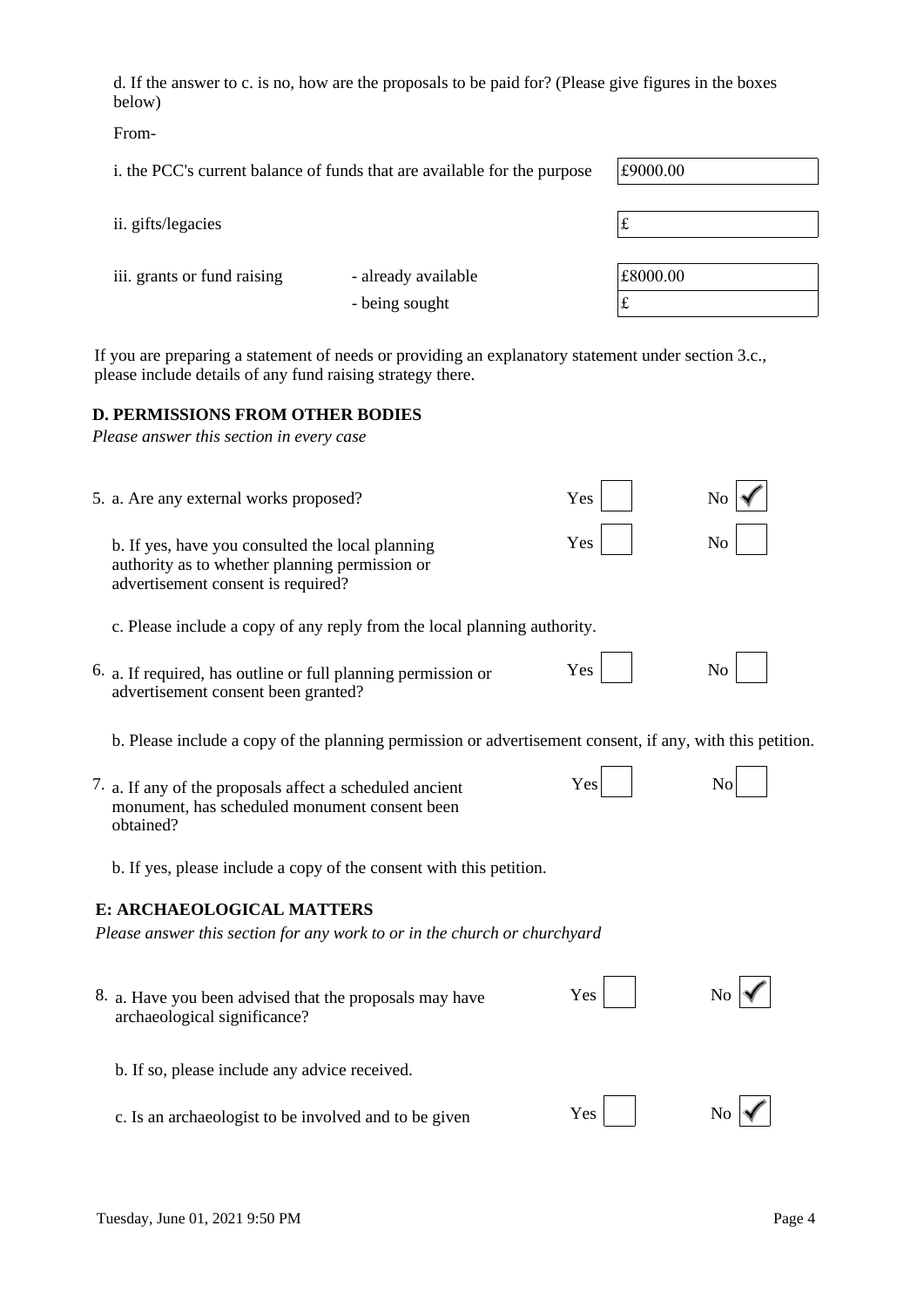9. Have any of the following bodies been consulted?

# **F. CONSULTATION FOR WORKS OF DEMOLITION, ALTERATION OR EXTENSION OF A LISTED CHURCH**

*Please answer this section if applicable. Otherwise proceed to section G*

| ັ                                               |     |          |
|-------------------------------------------------|-----|----------|
| The Church Buildings Council                    | Yes | No       |
| Historic England                                | Yes | $\rm No$ |
| The Council for British Archaeology             | Yes | No       |
| The Ancient Monument Society                    | Yes | No       |
| Society for the Protection of Ancient Buildings | Yes | $\rm No$ |
| The Georgian Group                              | Yes | No       |
| The Victorian Society                           | Yes | No       |
| The Twentieth Century Society                   | Yes | No       |

If the answer to any of the above is yes, please include copies of any correspondence giving the views of the body concerned and your replies.

10. a. Has the local planning authority been consulted?  $Yes$  No  $\sim$  No  $\sim$ 

b. If yes, please include correspondence giving its views and your reply.

#### **G: CHURCH INSURANCE**

*Please answer this section for any work to or in the church or churchyard*

| 11. Do the proposals involve external scaffolding?       | $Yes$ | $\overline{N_0}$   |
|----------------------------------------------------------|-------|--------------------|
| 12. a. Is the work or part of the work to be carried out | Yes   | $\overline{N_{0}}$ |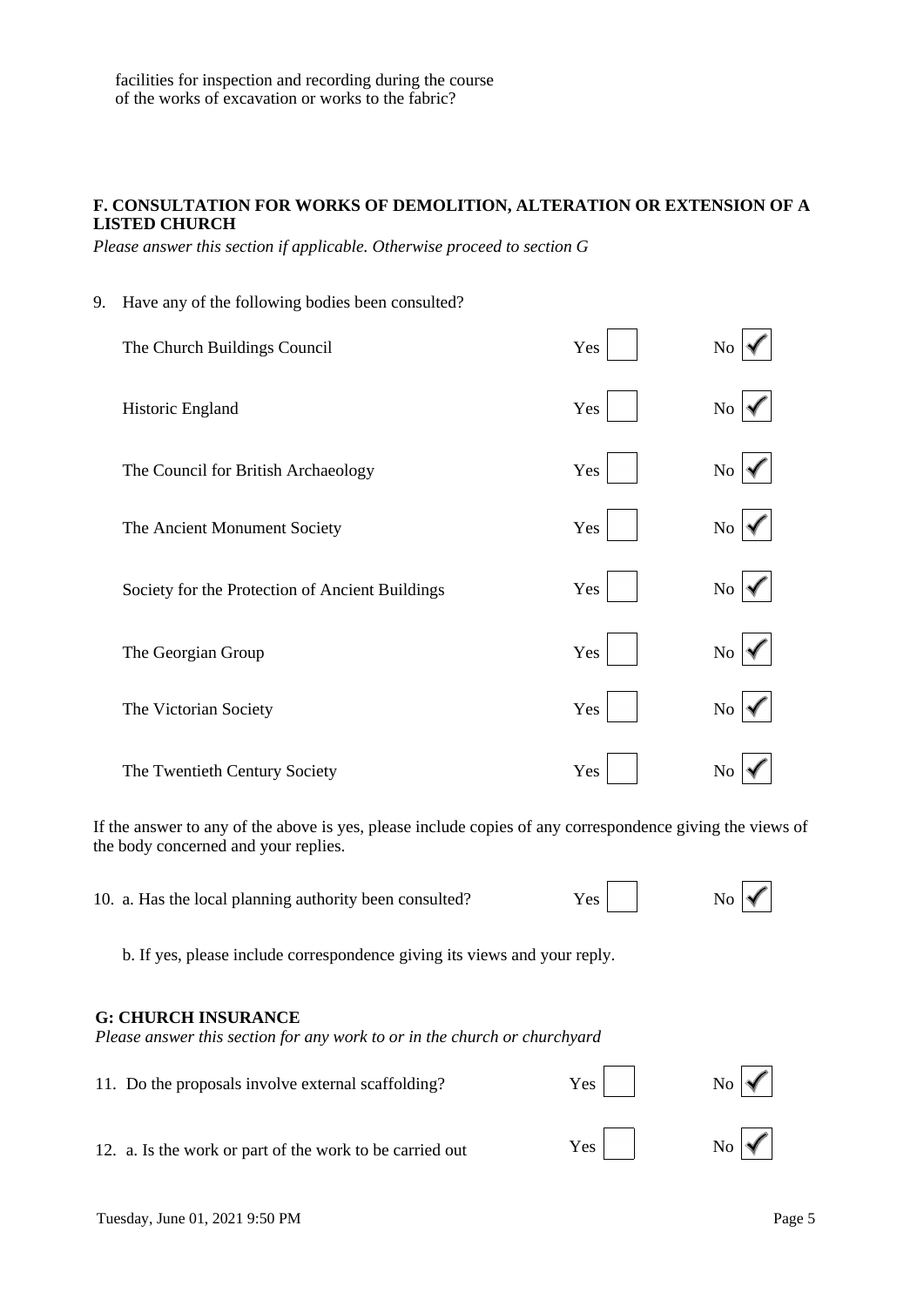by voluntary labour?

b. If yes, has the PCC consulted its insurers about  $Yes$  No protecting voluntary labour against the risk of injury during the course of the work?

13. Have you informed the church's insurance company Yes that work is to be carried out in the church or churchyard?

14. reply. If the answer to question 12.b. or 13 is yes, please supply a copy of the insurer's approval or letter in

# **H. DETAILS OF CONTRACTORS**

*Please answer this section when you wish to carry out work of any kind*

15. If known, please give the name and address of each contractor to be employed for the different aspects of the works (e.g. builder, electrician, stained glass artist, organ builder etc.)

Contractor 1 Contractor 2 Contractor 3

AVANIT LTD

UNIT 3, GAULT HILL FARM COOKS LANE SAWTRY CAMBRIDGESHIRE PE28 5XQ

# **I. TIME FOR WORK**

*Please answer this section in every case*

16. a. How soon will the work start after the faculty is granted?

Within a few weeks.

b. How long is it expected that it will take for the work to be completed?

1-2 days

| 17. a. Will it be necessary to hold public worship in<br>another building while the work is being carried out? | Yes        |  |
|----------------------------------------------------------------------------------------------------------------|------------|--|
| b. If yes, has the Bishop consented to alternative<br>arrangements for public worship?                         | $Yes \mid$ |  |
| <b>J. ARCHDEACON'S LICENCE</b><br>Please answer this section if applicable. Otherwise proceed to section K     |            |  |

- 18. a. Has the archdeacon granted a licence authorising Yes  $\sqrt{X}$ temporary minor re-ordering?
- 

b. If yes, please include a copy with this petition.

| No |  |
|----|--|
| No |  |